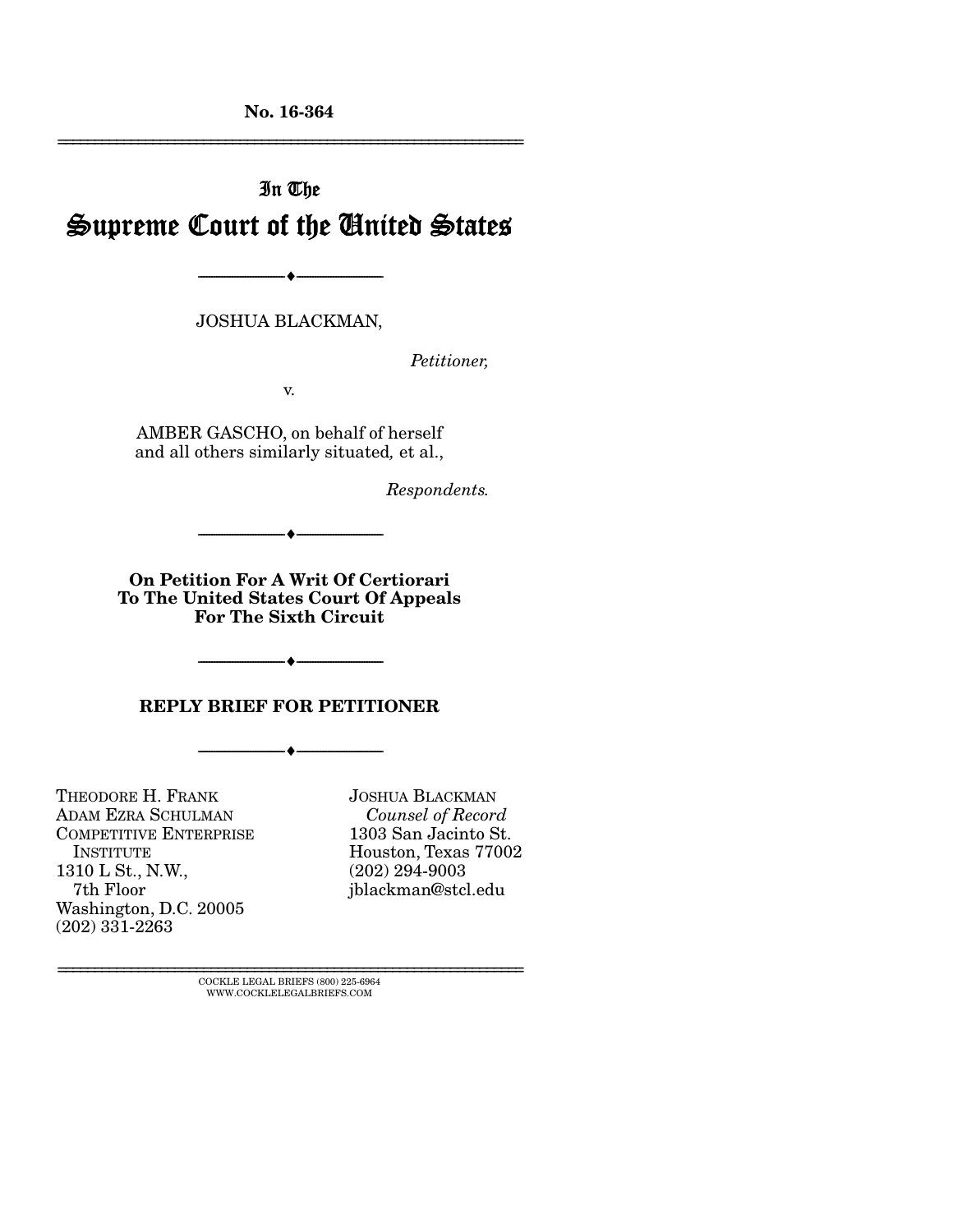## TABLE OF CONTENTS

## Page

|                                                                                           | i  |
|-------------------------------------------------------------------------------------------|----|
|                                                                                           | 11 |
|                                                                                           |    |
| I. Both The Sixth Circuit Majority And Dissent<br>Agree That This Case Squarely Conflicts | 3  |
| II. Respondents' Miscellaneous Arguments<br>Against Granting The Writ Are False           | 8  |
|                                                                                           | 13 |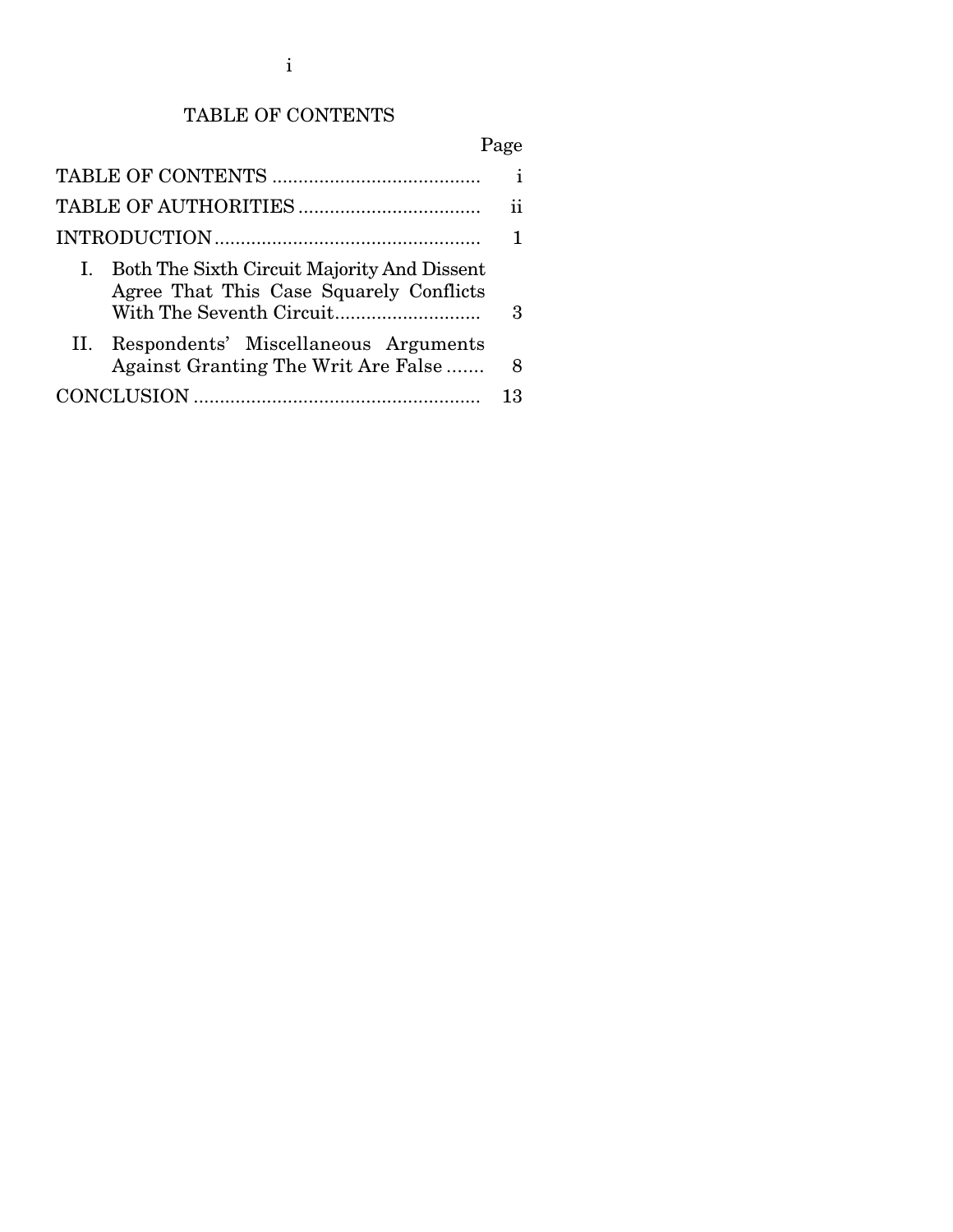Page

## CASES

| Americana Art China v. Foxfire Printing & Pack-<br>aging, Inc., 743 F.3d 243 (7th Cir. 2014)5, 6 |
|--------------------------------------------------------------------------------------------------|
| Back Doctors Ltd. v. Metropolitan Property &<br>Cas. Ins. Co., 637 F.3d 827 (7th Cir. 2011)2     |
|                                                                                                  |
| Bodon v. Domino's Pizza LLC, 2015 U.S. Dist.<br>LEXIS 82039 (E.D.N.Y. Jun. 4, 2015)4             |
| Boeing Co. v. van Gemert, 444 U.S. 472 (1980) 3                                                  |
| Bond v. United States, 131 S.Ct. 2355 (2011) 9                                                   |
| Bovee v. Broom, 732 F.3d 743 (7th Cir. 2013)9                                                    |
| Buckhannon Board & Care Home, Inc. v. West<br>Virginia Dept. of Health & Human Resources,        |
| Burlington v. Dague, 505 U.S. 557 (1992) 7                                                       |
|                                                                                                  |
| Eubank v. Pella Corp., 753 F.3d 718 (7th Cir.                                                    |
| Fitzpatrick v. Gann Law Books, 2014 U.S. Dist.<br>LEXIS 174567 (D.N.J. Dec. 17, 2014) 4          |
| In re Baby Prods. Antitrust Litig., 708 F.3d 163                                                 |
| In re Bluetooth Prod. Liab. Litig., 654 F.3d 935                                                 |
|                                                                                                  |
| Kohen v. Pacific Investment Mgmt. Co., 571 F.3d                                                  |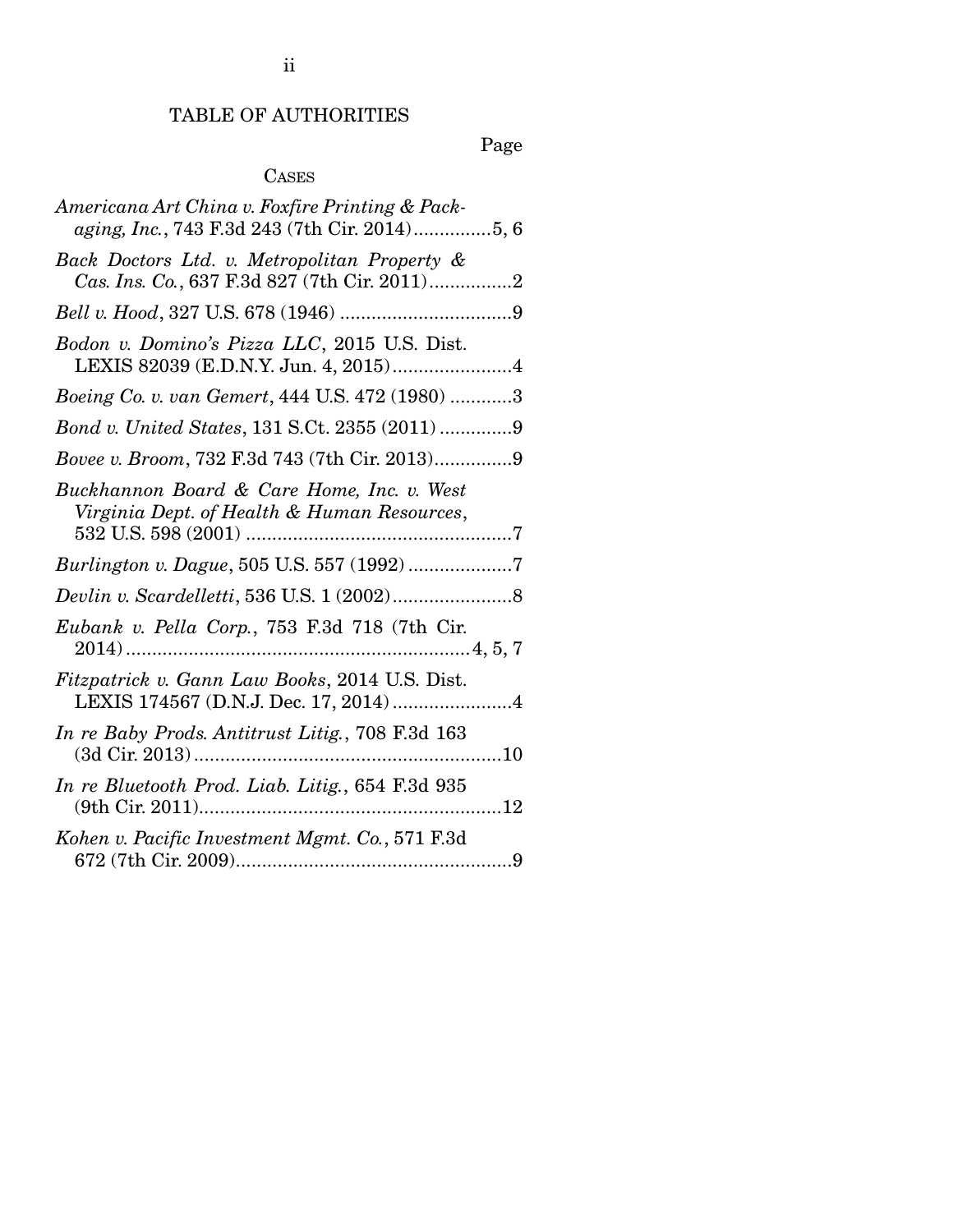TABLE OF AUTHORITIES – Continued

| Page                                                                                                |
|-----------------------------------------------------------------------------------------------------|
| Levitt v. Southwest Airlines Co., 799 F.3d 701                                                      |
| Myles v. AlliedBarton Sec. Servs., LLC, 2014 U.S.<br>Dist. LEXIS 159790 (N.D. Cal. Nov. 12, 2014) 4 |
| <i>Ortiz v. Fibreboard Corp.</i> , 527 U.S. 815 (1999) 2                                            |
| Pearson v. NBTY, Inc., 772 F.3d 778 (7th Cir.                                                       |
|                                                                                                     |
| Poertner v. Gillette Co., 618 F. App'x 624 (11th                                                    |
| Redman v. RadioShack, 768 F.3d 622 (7th Cir.                                                        |
| Standard Fire Ins. Co. v. Knowles, 133 S.Ct. 1345                                                   |
| Walls v. JPMorgan Chase Bank, N.A., 2016 U.S.<br>Dist. LEXIS 142325 (W.D. Ky. Oct. 13, 2016)4       |
| Wal-Mart Stores, Inc. v. Dukes, 131 S.Ct. 2541                                                      |
| Zink v. First Niagara Bank, N.A., 2016 U.S. Dist.<br>LEXIS 179900 (W.D.N.Y. Dec. 29, 2016)4         |

### U.S. CONSTITUTION

ART. III .......................................................................... 9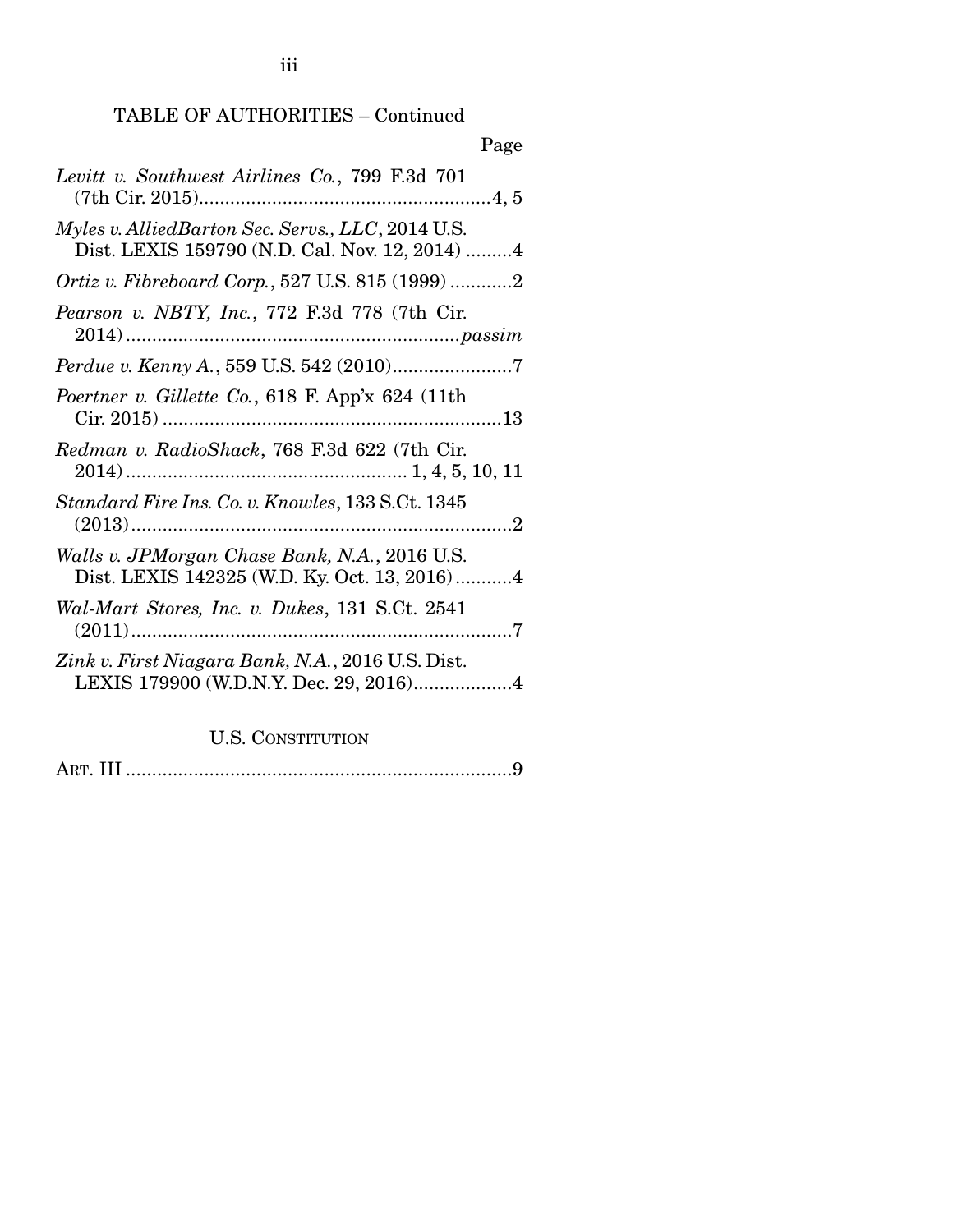### iv

### TABLE OF AUTHORITIES – Continued

### Page

### OTHER AUTHORITIES

| Issacharoff, Samuel, Class Action Conflicts, 30                                      |
|--------------------------------------------------------------------------------------|
| Kozinski, Alex, and Eugene Volokh, Lawsuit,<br>Shmawsuit, 103 YALE L.J. 463 (1993)12 |
| Mayer Brown LLP, Do Class Actions Benefit<br>Class Members? An Empirical Analysis of |
| Sale, Hillary A., <i>Judges Who Settle</i> , 89 WASH. U.                             |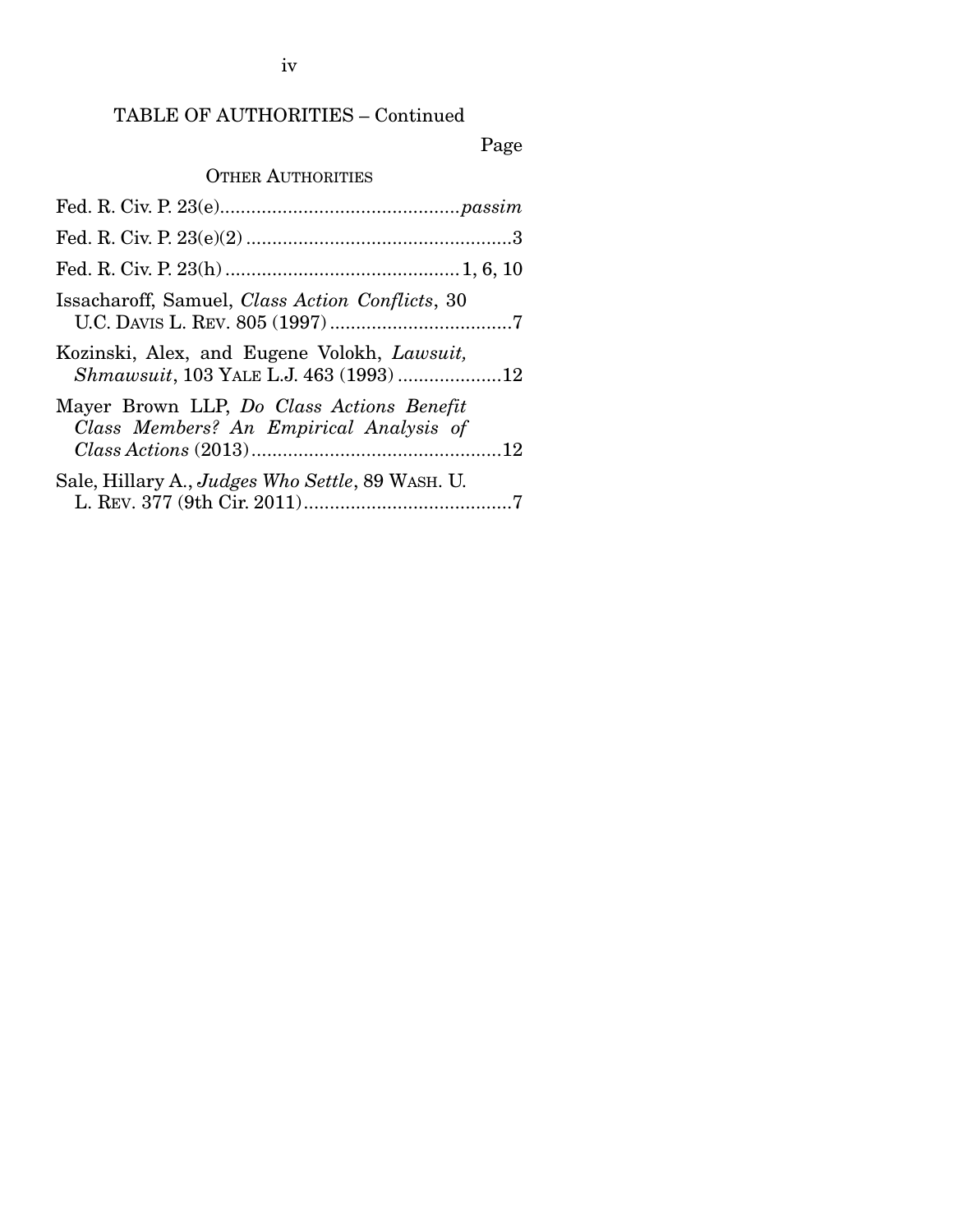#### INTRODUCTION

 The problem that the Seventh Circuit identifies, the Sixth Circuit majority ignores, and that none of the Respondents dispute, is that settling parties can predict – as they did here – claims rates and payouts with actuarial certainty. This case thus presents questions not of collusion or lodestar calculations under Rule 23(h), but of self-dealing and settlement fairness under Rule 23(e). If district courts have the discretion to adjudicate the fairness of these settlements not by referencing the actual recovery, but by relying on *alternative facts* about a hypothetical-but-neverrealized recovery, such decisions give class counsel *carte blanche* to self-enrich at the expense of the class. It was this problem that *Pearson* recognized, and it was *Pearson*'s solution, which in fact protected the interests of absent class members under Rule 23(e), that the Sixth Circuit explicitly rejected. Both the majority opinion and the dissent recognized that *Pearson* dictated a different result than was reached below.

 Respondents attempt to distract the Court from this inescapable conclusion by addressing the adequacy of the settlement in complete isolation from the attorneys' fee award, and citing precedents about fees in litigated cases. But as *Redman* recognizes, Rule 23(e) requires that the consideration to the class must be not only adequate, but also "*fair*." There is nothing fair when class counsel take 60% of the money the defendants are willing to provide, while leaving over 90% of the class uncompensated. It is telling that not one of the Respondents' four proposed "questions presented"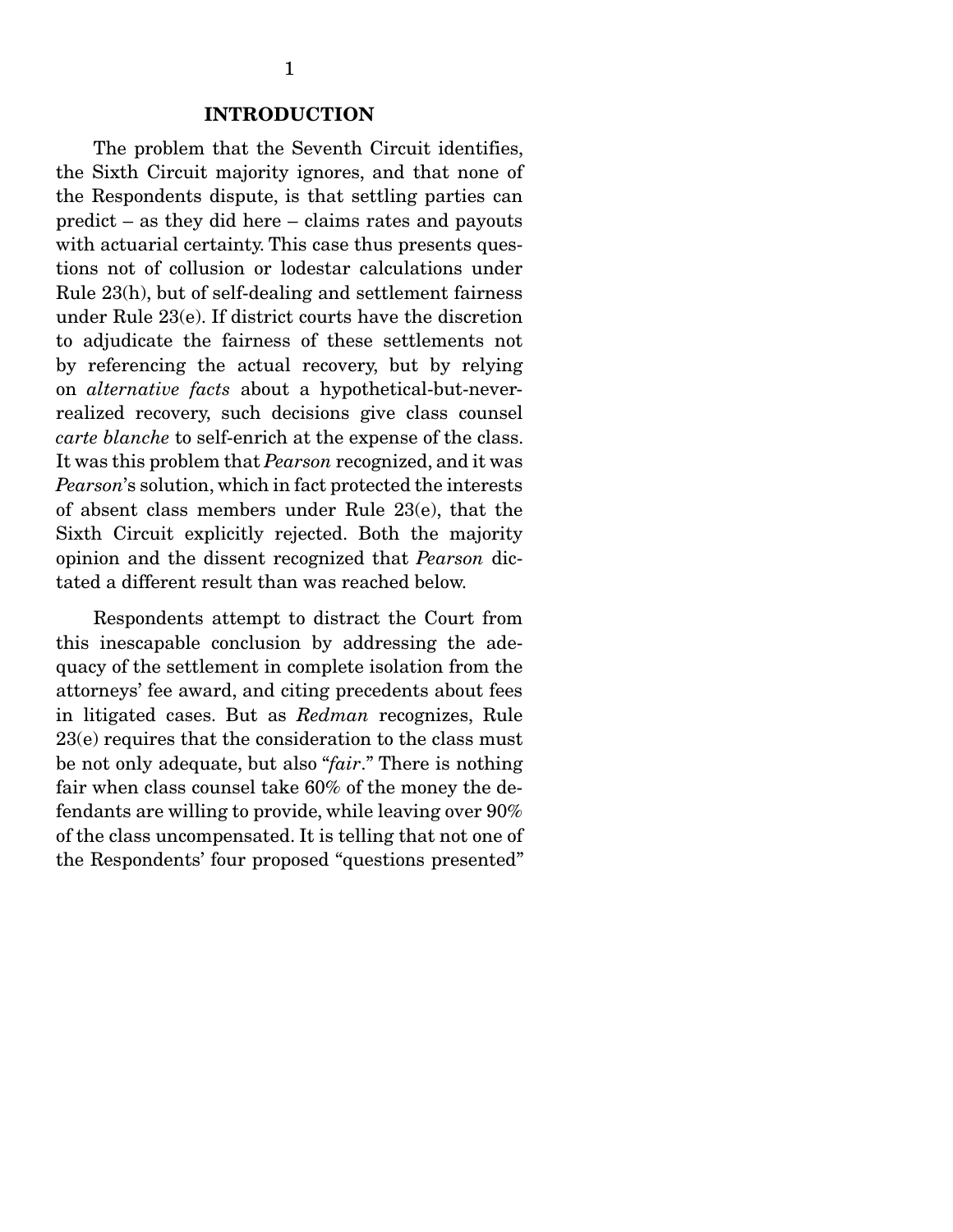bothers to mention Rule 23(e) and its requirement that a settlement be fair to the class. This standard is the crux of Blackman's petition, and the basis for vacatur of the settlement approval. Respondents can only attempt to defend the Sixth Circuit's decision by defending it with standards irrelevant to this case. In analogous contexts, the Court has recognized that class counsel may not benefit themselves by artificially capping the class's recovery, thus manipulating the class-action system at the expense of their putative clients. *Standard Fire Ins. Co. v. Knowles*, 133 S.Ct. 1345, 1349 (2013) (citing *Back Doctors Ltd. v. Metropolitan Property & Cas. Ins. Co.*, 637 F.3d 827, 830-31 (7th Cir. 2011) (Easterbrook, J.)); *Ortiz v. Fibreboard Corp.*, 527 U.S. 815 (1999).

 If the Court follows the rule set by the district court, and advanced by Respondents, then the following two incongruous settlements would be legally identical:

- Despite the fact that the settling parties have already ascertained the identities and mailing addresses of 600,000 class members, they *still* use a claims-made process, which they *anticipate* will allow them to pay out less than \$1.6 million in cash to the class. App. 44a, 58a.
- The settling parties ascertain that there will be 600,000 class members, and rather than using a claims-made process, directly hand-deliver \$14.17 in cash to each member for a total payout of \$8.5 million.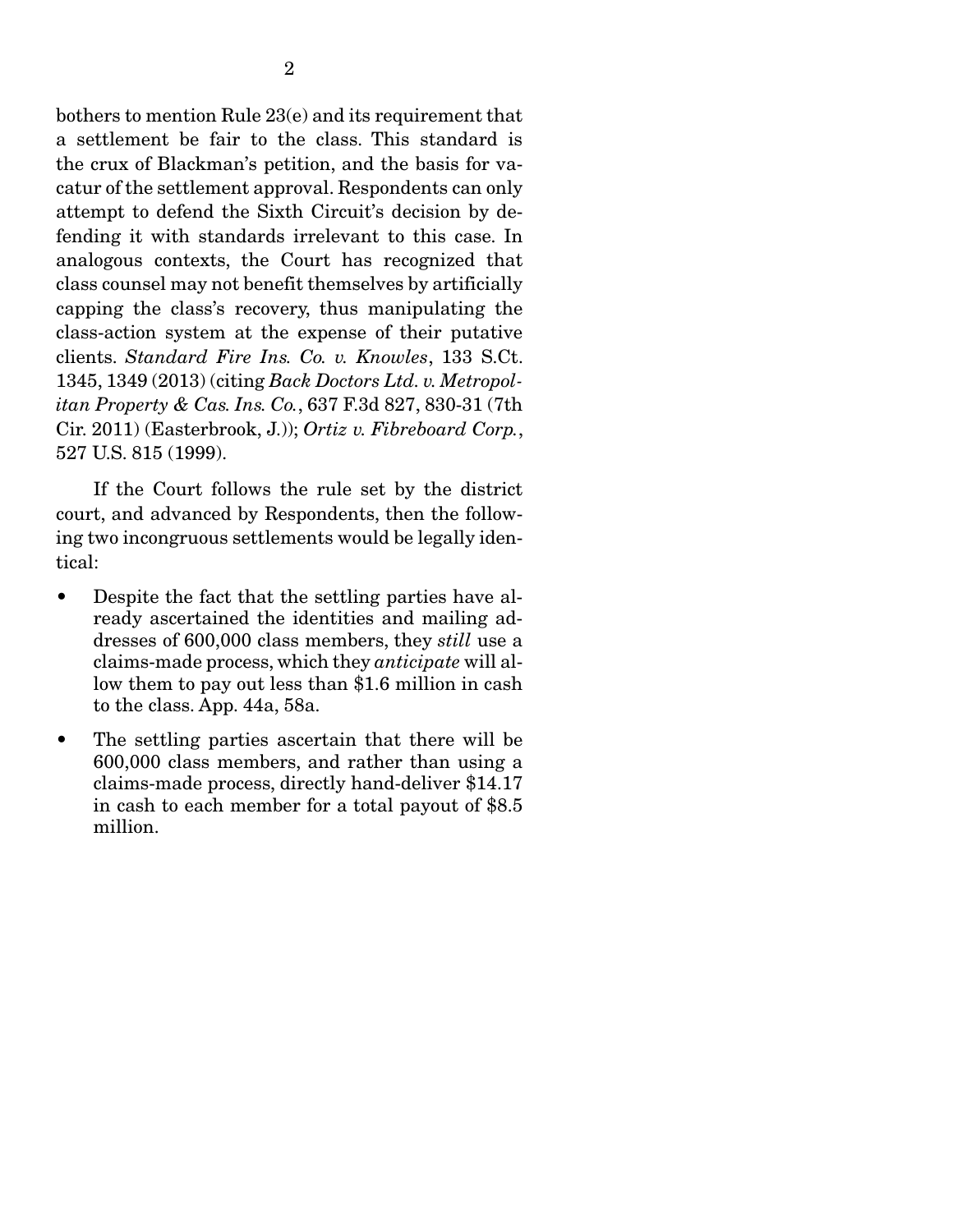App. 11a (accepting district court's conclusion that first settlement was "worth" \$8.5 million). If a district court has the discretion to treat these two settlements identically, class counsel will have the perverse incentive to follow the former route, by minimizing payment to the class and maximizing its own fees. (Even if the district court eventually exercises its discretion to reject the self-serving option as unfair, class counsel is no worse off than if it had done the right thing to begin with.) *Pearson* forbids courts from relying on alternative facts about a hypothetical-but-never-realized recovery. *Gascho* urges the judiciary to instead shrug at reality.

 The Court should grant certiorari to resolve this acknowledged circuit split, and ensure a consistent application of Federal Rule of Civil Procedure 23(e)(2).

### I. Both The Sixth Circuit Majority And Dissent Agree That This Case Squarely Conflicts With The Seventh Circuit.

 Respondents deny the existence of a circuit split, and claim *Gascho* and *Pearson* can be reconciled. PBIO14; DBIO4. These arguments are facially flawed. Both the majority opinion and the dissent acknowledged that the Sixth Circuit's decision squarely contradicted *Pearson.* Further, the majority opinion expressly rejected *Pearson* because it disagreed with the Seventh Circuit's narrowing of *Boeing*. Blackman Pet. 18-20; App. 32a-34a, 63a-69a. *Pearson* provides a "simple,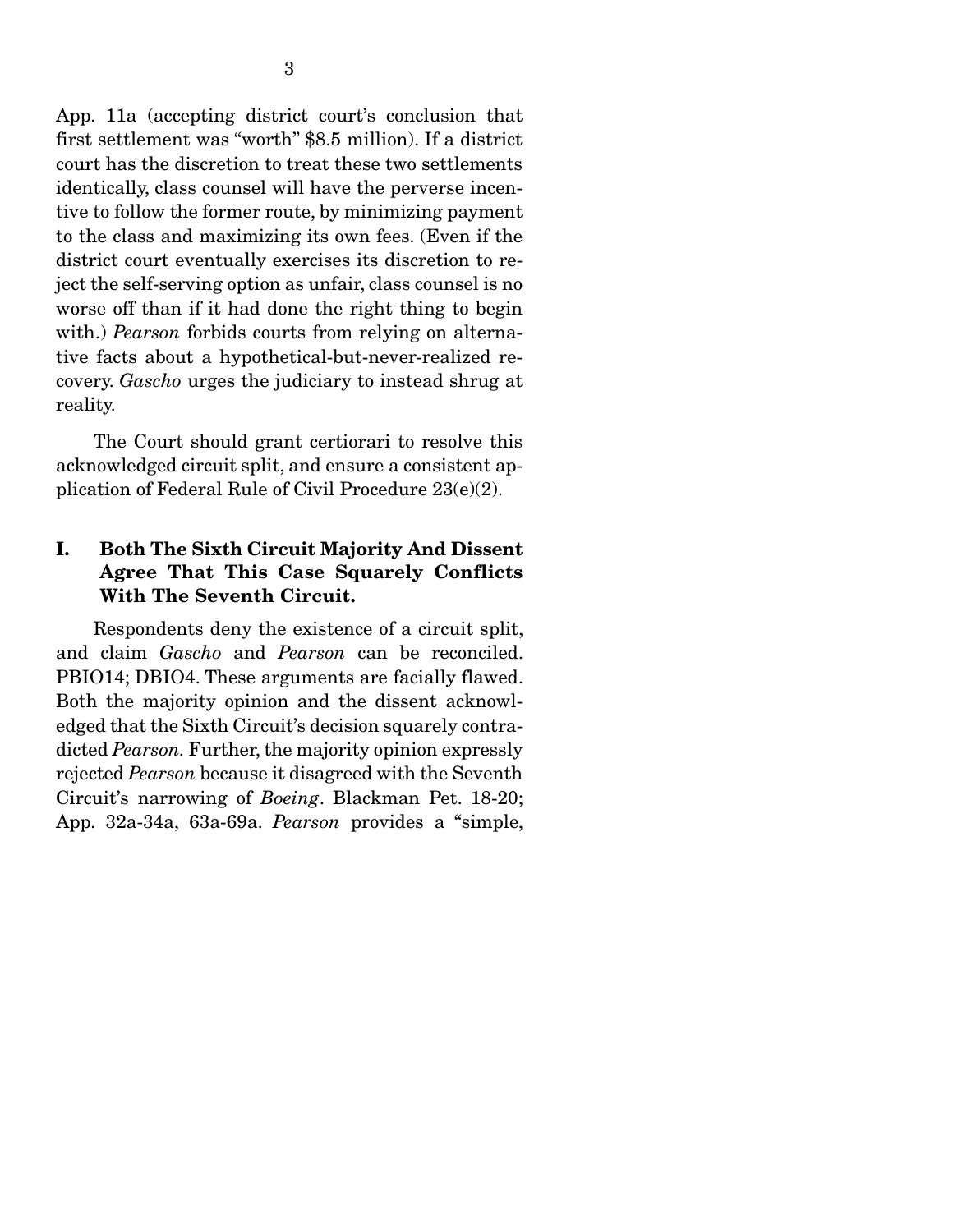common-sense rule," which the *Gascho* majority refused to adopt. App. 64a-65a.

 Respondents' efforts to cabin *Gascho* as a "narrow, case-specific ruling" are belied by multiple lowercourt decisions that have already relied upon *Gascho*'s alternative-facts approach in approving dubious settlements and accompanying fee awards. *Zink v. First Niagara Bank, N.A.*, 2016 U.S. Dist. LEXIS 179900 (W.D.N.Y. Dec. 29, 2016) (retreating from previous decision that valued settlement based upon amount of actual claims); *Walls v. JPMorgan Chase Bank, N.A.*, 2016 U.S. Dist. LEXIS 142325 (W.D. Ky. Oct. 13, 2016) (making no effort to determine actual recovery).

 Likewise, Respondents' effort to make *Pearson* appear factbound simply ignores its reasoning and disregards the fact that the Seventh Circuit used the same analysis in previous cases such as *Eubank* and *Redman*. Indeed, as a testament to *Pearson*'s and *Redman*'s broad applicability, several lower courts in other circuits have relied on these precedents. *E.g.*, *Bodon v. Domino's Pizza, LLC*, 2015 U.S. Dist. LEXIS 82039 (E.D.N.Y. Jun. 4, 2015); *Fitzgerald v. Gann Law Books*, 2014 U.S. Dist. LEXIS 174567 (D.N.J. Dec. 17, 2014); *Myles v. AlliedBarton Sec. Servs., LLC*, 2014 U.S. Dist. LEXIS 159790 (N.D. Cal. Nov. 12, 2014).

Furthermore, *Levitt v. Southwest Airlines Co.*, means exactly the opposite of what Respondents say: it *affirms* that *Pearson*'s requirement of examination of whether a settlement is "self-serving" is the general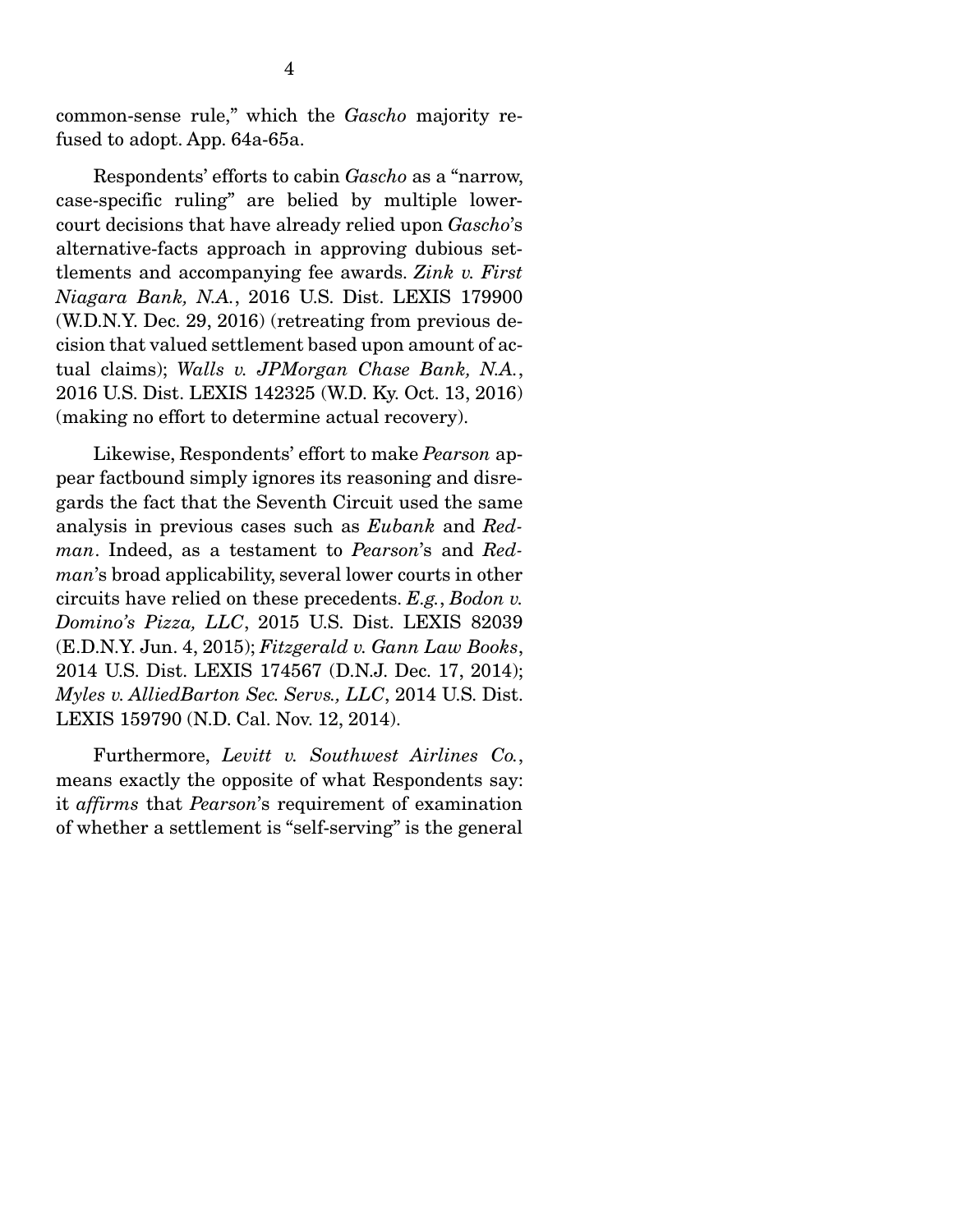rule. 799 F.3d 701, 712-13 (7th Cir. 2015). *Levitt* approved the settlement at issue precisely because it was "distinctive" and "exceptional," with unique facts that readily distinguish it from *Pearson*'s domain. In that case, there was no evidence in the record about the size of the class or the number of involuntarily revoked (as opposed to voluntarily-discarded) coupons. Nor was there any indication that any class members suffered a revocation of a coupon that they wished to use, but went uncompensated. *Levitt* thus relied on the district court's factual finding that the class was entirely "made whole." *Id.* at 715. Here, however, there is no dispute that over 90% of the class went uncompensated.

 Despite these factors in favor of settlement approval, the proposed Southwest settlement faced disapprobation because of the " 'clear sailing' and 'kicker' clauses . . . which seem[ed] to benefit only class counsel and can be signs of a sell-out." *Id.* at 712-13. The settlement only passed muster because, despite the attempt to shield the fees from scrutiny, "the district court carefully scrutinized – and significantly reduced – the fee request." *Id.* at 713. In contrast, the Sixth Circuit and district court failed to give scrutiny to a clear-sailing clause and instead rubber-stamped counsels' disproportionately high fee request. App. 60a-62a.

 Respondents claim that *Americana Art China v. Foxfire Printing* bears on the circuit split over Rule 23(e). 743 F.3d 243 (7th Cir. 2014). This is simply wrong. In *Americana* – which predates *Pearson*, *Eubank*, and *Redman* – class counsel appealed *ex parte*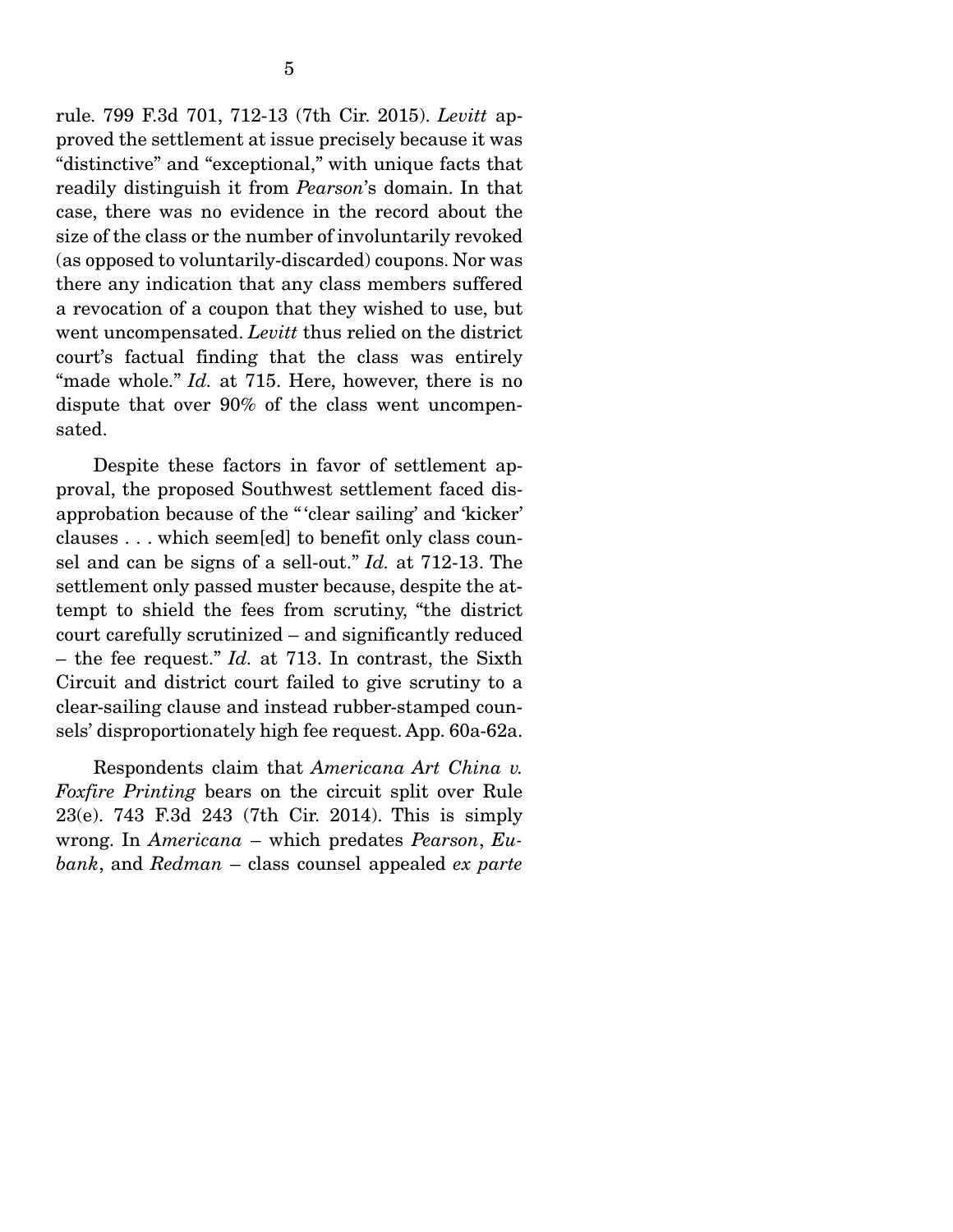from a district court's Rule 23(h) award, seeking augmentation. *Id.* at 745. Not a single class member objected to the attorney award on appeal. Due to the settlement's clear-sailing clause, there was not even an appellee who argued in *Americana*. *Id.* Here, the Seventh Circuit held that class counsel was lucky to get as much as the district court awarded. *Id.* at 245-47. The panel in *Americana* did not have the opportunity to, nor did it, make any judgment on settlement fairness under Rule 23(e). Its approval of a fee that outstripped class relief reflects this case's distinct procedural posture, and does not serve as an endorsement of an abusive settlement.

 Respondents argue that this case fits within *Pearson*'s acknowledgment that it may sometimes be appropriate to award an "attorneys' fee [ ] higher than the numeric value of the payout." PBIO19. But their argument simply highlights *Gascho*'s conflict with *Pearson*, as the latter focused on the possibility of a limited exception where "unforeseeable developments result in a judgment smaller than the agreed-upon fee, or even in a judgment for the defendant." 772 F.3d at 782. Here, of course, nothing about the claims rate was unforeseeable. App. 58a n.3, 63a-64a. To the contrary, the anticipated claims rate was entirely foreseeable, and was calculated with actuarial certainty.

 The Sixth Circuit majority posited that the resolution of these issues should *always* be left to the discretion of the district court. App. 36a; PBIO38. As a general matter, this Court's precedents take the opposite position, as they routinely create legal *rules* that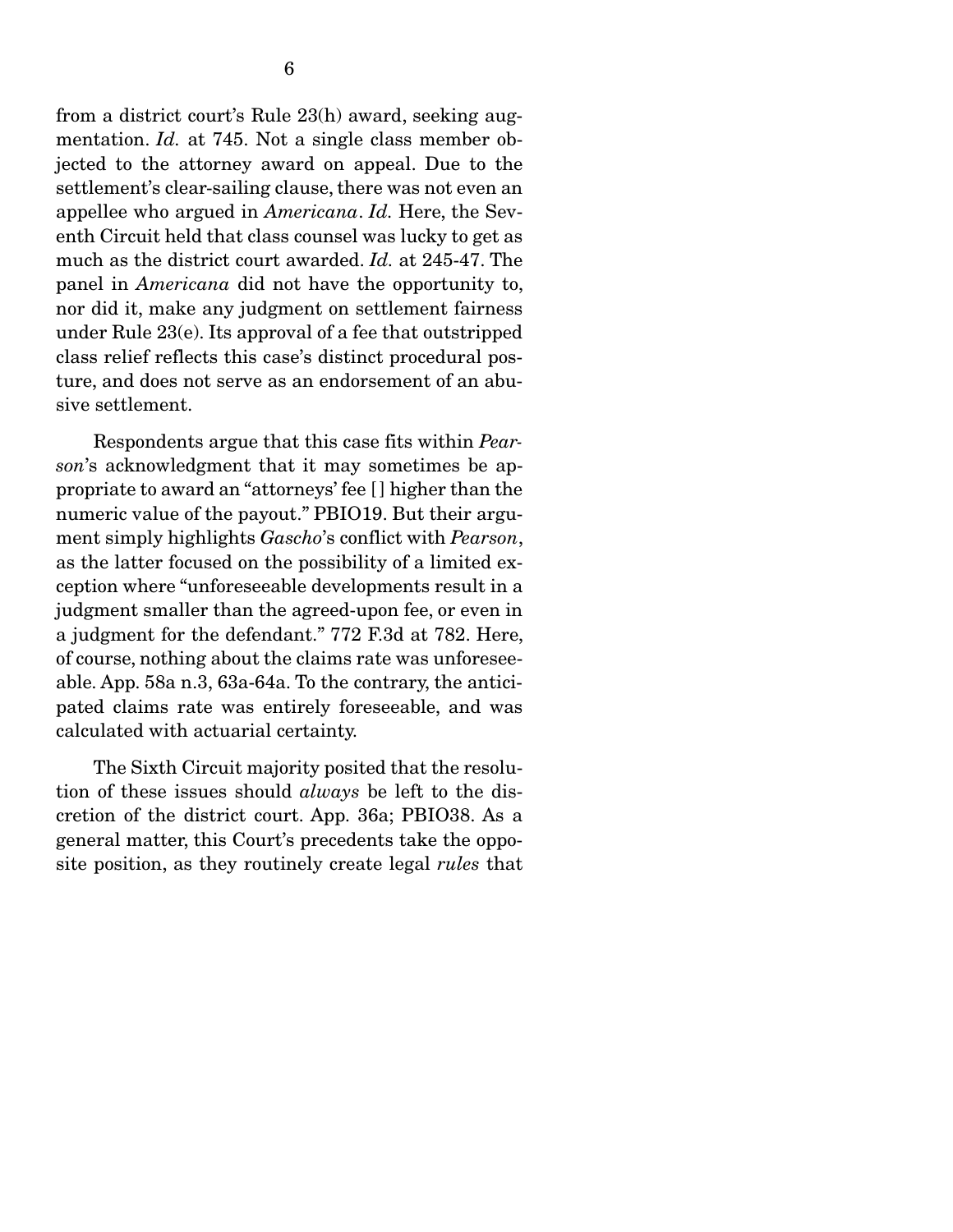cabin district court's discretion in class actions and fee awards. *E.g.*, *Perdue v. Kenny A.*, 559 U.S. 542 (2010) (reversing award of premium to lodestar); *Burlington v. Dague*, 505 U.S. 557 (1992) (25% premium to lodestar); *Buckhannon Board & Care Home, Inc. v. West Virginia Dept. of Health & Human Resources*, 532 U.S. 598 (2001) (district courts do not have discretion to award fees for work catalyzing change in defendant behavior); *cf. also Wal-Mart Stores, Inc. v. Dukes*, 131 S.Ct. 2541, 2560 (2011) (rejecting Rule 23(b)(2) certification to protect absent class members); *id.* at 2561 (Ginsburg, J., concurring in part and dissenting in part) (same). Moreover, Respondents' argument further highlights *Gascho*'s square split with *Pearson*. The Seventh Circuit directly criticized the view – adopted by the Sixth Circuit majority – that courts should not intervene to protect the rights of absent class members in a negotiated settlement. 772 F.3d at 787. District courts, however, are constantly faced with an inherent "disadvantage in evaluating the fairness of the settlement to the class" due to the lack of substantive adversarial presentation. *Eubank v. Pella Corp.*, 753 F.3d 718, 720 (7th Cir. 2014); *see also* Samuel Issacharoff, *Class Action Conflicts*, 30 U.C. DAVIS L. REV. 805, 829 (1997); Hillary A. Sale, *Judges Who Settle*, 89 WASH. U. L. REV. 377, 411 (2011). A bright-line rule that protects absent class members can reliably and consistently solve this problem.

 Ultimately, much of Respondents' arguments reduce to the truism that no two class-action settlements are factually identical. Obviously. If this were a reason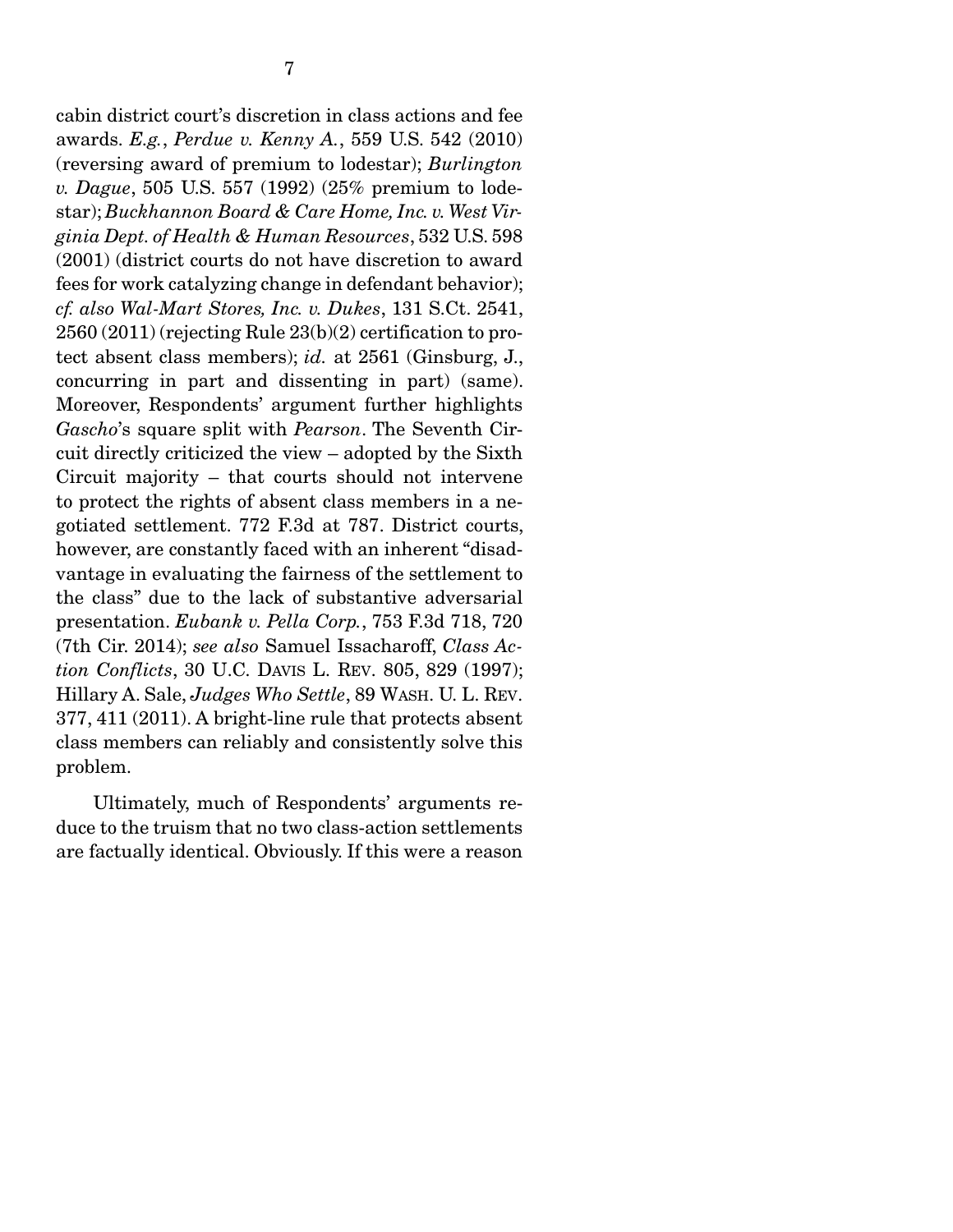to deny Blackman's circumscribed petition, however, then this Court could *never* weigh in on the meaning of Fed. R. Civ. P. 23(e). *Pearson* laid down a pellucid rule; *Gascho* explicitly rejected that rule; Blackman requests that this Court mend the schism.

#### II. Respondents' Miscellaneous Arguments Against Granting The Writ Are False.

 Global Fitness asserts in passing that Blackman "has no real stake in this case." DBIO4. As a threshold matter, the district court expressly rejected this argument when Global Fitness moved to strike Blackman's objection, and Global Fitness did not challenge the finding on appeal. App. 79a-80a, 106a-107a. Blackman's injury is concrete and redressable by this Court. "As a member of the [ ] class, petitioner has an interest in the settlement that creates a 'case or controversy' sufficient to satisfy the constitutional requirements of injury, causation, and redressability." *Devlin v. Scardelletti*, 536 U.S. 1, 6-7 (2002). Specifically, Global Fitness determined that the claims of Blackman's class were worth at least \$4 million to settle, and then acceded to class counsel self-dealing 60% of that recovery for itself. If this Court vacates the settlement, Blackman and similarly situated class members stand to gain a greater payout. *E.g.*, Blackman Pet. 35-36 (giving examples of how class members benefit when courts rule based on analysis of actual recovery).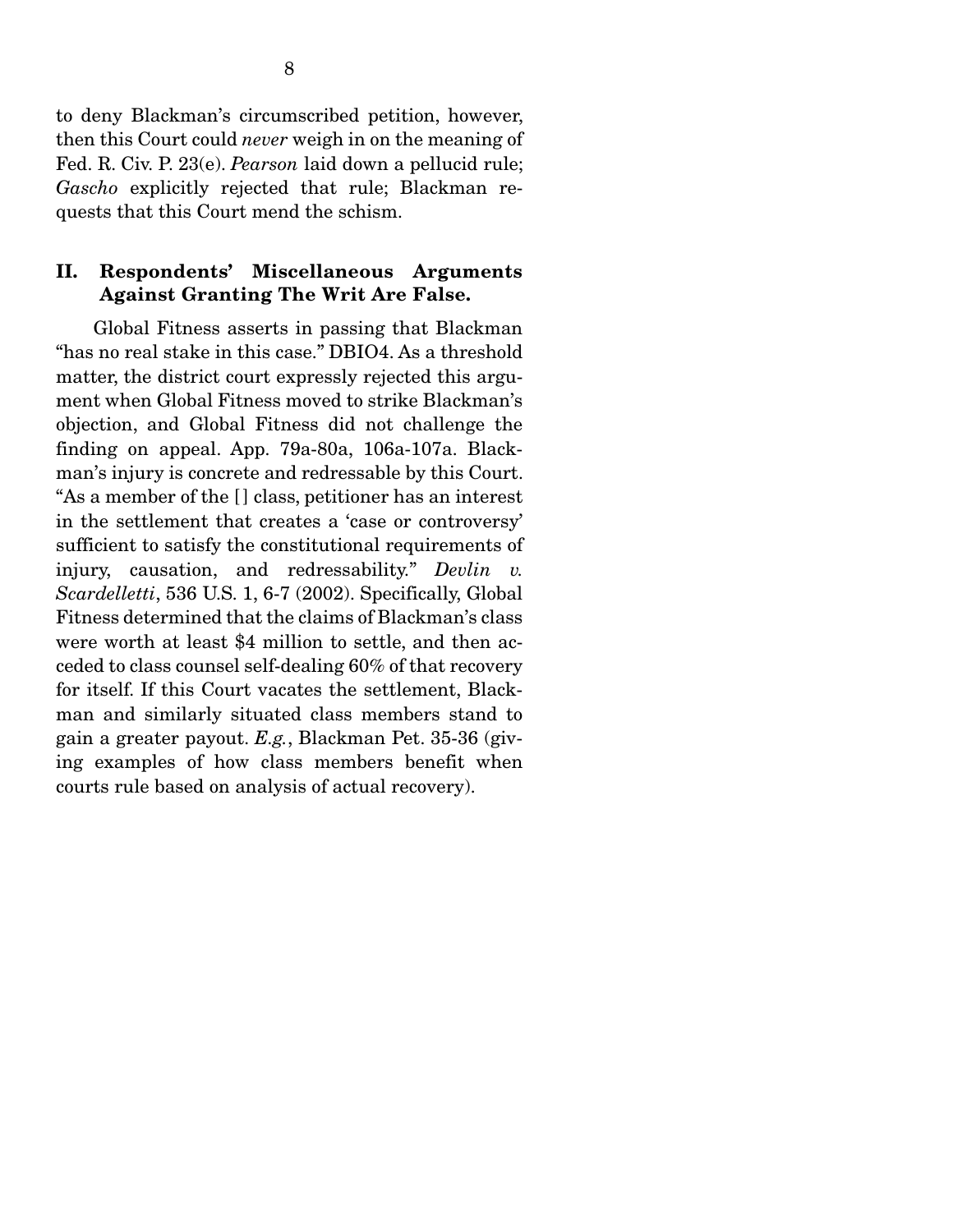Further, obfuscating allegations about standing are but mere window dressing. Global Fitness's real argument, at bottom, is that Blackman – a member of the "cancelled" class – is not a typical class member because his claim to damages is putatively weaker than the claims of other class members. Thus, defendant effectively argues, the district court improperly certified the very class that Global Fitness and Gascho proposed. If that premise is true for Blackman, then it is also true for many others in the "cancelled" class. In effect, this argument is a reason to vacate the district court's approval of the settlement altogether, rather than affirm it. In any event, Global Fitness forfeited the factual argument by both arguing for class certification and by failing to challenge the district court's factual finding on appeal. Failure on the merits – and only a purported failure on the merits at that – does not equate to a lack of jurisdiction. *Bovee v. Broom*, 732 F.3d 743, 744 (7th Cir. 2013) (Easterbrook, J.) (citing *Bell v. Hood*, 327 U.S. 678 (1946)); *see also Bond v. United States*, 131 S.Ct. 2355, 2361-62 (2011) (Article III limitations are on those initiating proceedings, not on those defending themselves from consequences of proceedings); *cf. Kohen v. Pacific Investment Mgmt. Co. LLC*, 571 F.3d 672, 677 (7th Cir. 2009) (allegation that some class members lack standing does not affect class certification or Article III status of class).

 Respondents further defend the settlement by flagging the lack of evidence of collusion. PBIO38. While the absence of collusion is a *necessary* condition to approve a settlement under Rule 23(e), however, the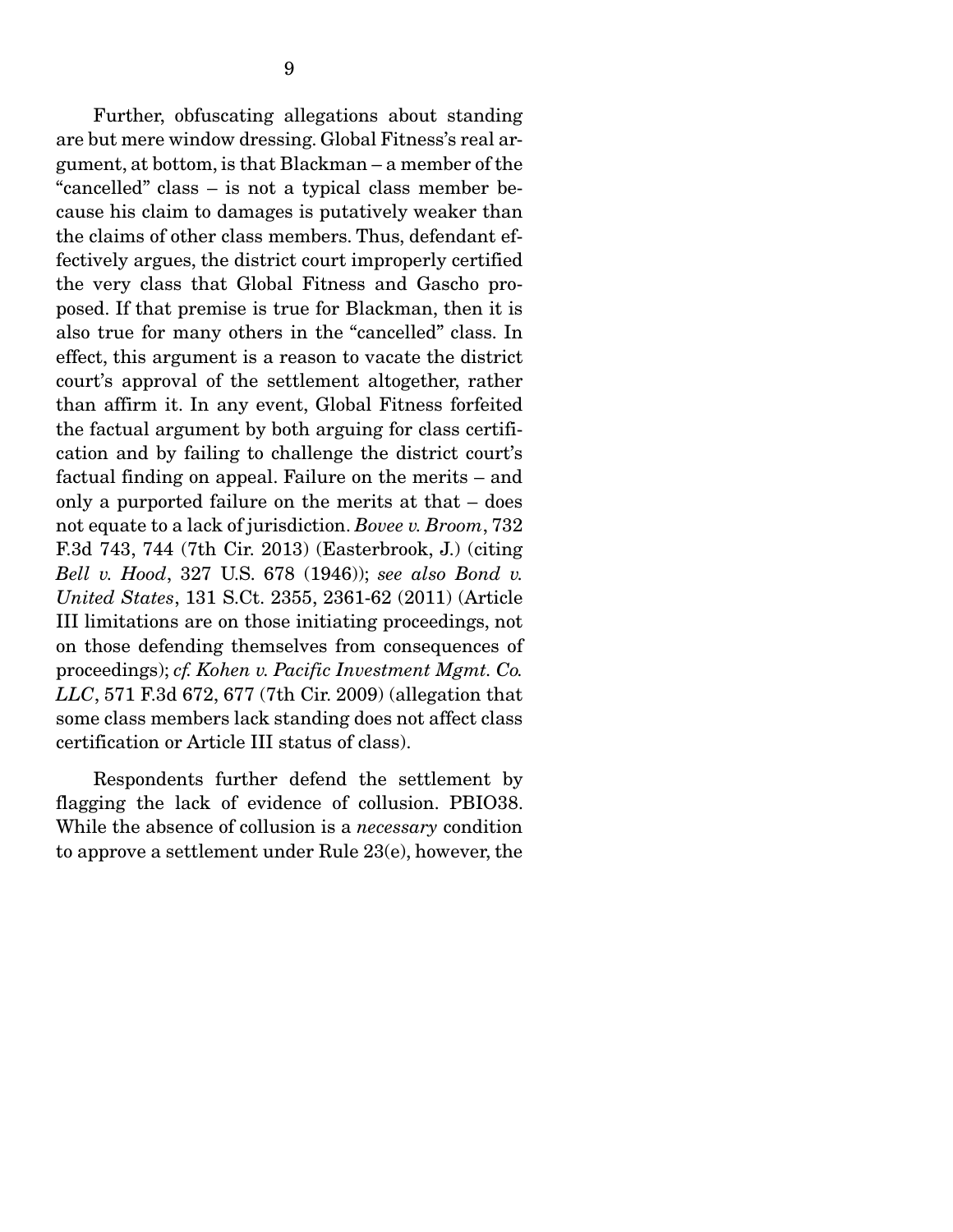mere absence of evidence is not *sufficient*. Even where there is no smoke, there can be fire. Indeed, no explicit collusion in smoke-filled rooms is necessary where the settling parties' mutual self-interest is to tacitly agree to a resolution that benefits themselves at the expense of the absent class members. Blackman Pet. 3. It is "naïve" for a district court to "bas[e] confidence in the fairness of the settlement" on the existence of "armslength negotiations by experienced counsel." *Redman*, 768 F.3d at 628; *Pearson* (reversing settlement without mentioning "collusion" once).

 Respondents make much of the lodestar calculation, but the fact that the lodestar might have been appropriate in a Rule 23(h) determination after judgment says nothing about Rule 23(e) allocational fairness with respect to the settlement. "[H]ours can't be given controlling weight in determining what share of the class action settlement pot should go to class counsel." *Redman*, 768 F.3d at 635. A settlement may even be unfair when the attorneys receive less than lodestar if the fees are disproportionate to actual class recovery. *E.g.*, *In re Baby Prods. Antitrust Litig.*, 708 F.3d 163, 179-80 & n.14 (3d Cir. 2013).

 Similarly, the difficulty of the litigation or the adequacy of the settlement (DBIO7) should not affect its allocational fairness under Rule 23(e). Perhaps this litigation was so meritless that the 600,000 class members were actually entitled to less than \$3 each on their claims, and Global Fitness overpaid by agreeing to lay out \$4 million. But Rule 23(e) fairness requires that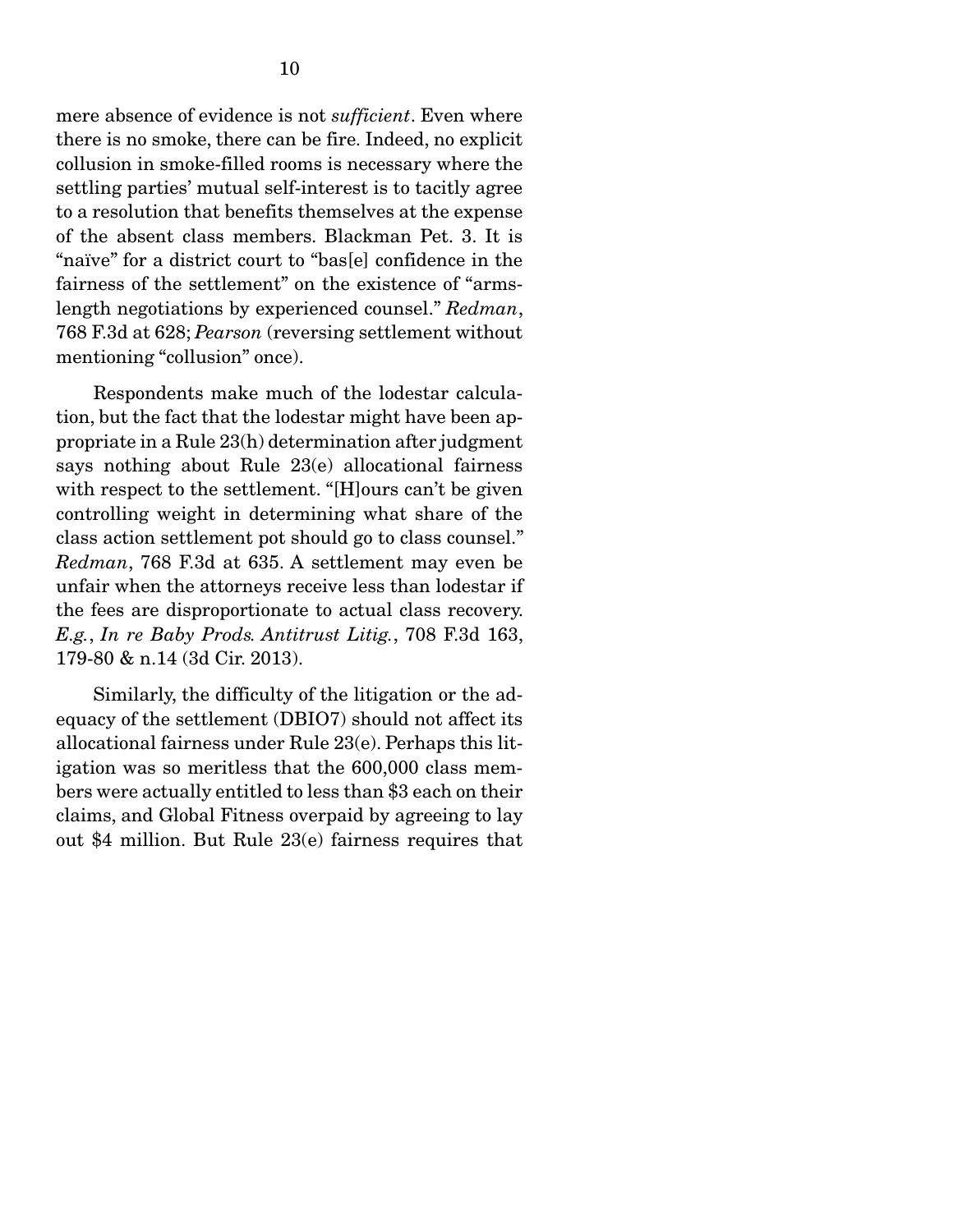the windfall created from any overcompensation for litigation value should be shared proportionally with class counsel's clients. (Any alternative rule – like the Sixth Circuit's here – would have the perverse effect of providing greater rewards for class counsel who bring meritless litigation that settles for nuisance value.) Here, *Redman* is directly on point. One appellant in that case challenged the settlement's adequacy, arguing that RadioShack should have been required to pay more. The Seventh Circuit, however, affirmed the district court's finding that the low settlement value was adequate. 768 F.3d at 632-33. Nevertheless, *Redman*  still reversed the district court's settlement approval because of the allocational mismatch: class counsel received 55% of the proceeds, which is even less than the 60% payout in this case. *Id.* at 635.

 Respondent Gascho asserts that "there is simply no support for Petitioners' claim that a reduction in attorneys' fees would have accrued to the class's benefit" because "[t]his is not a common-fund case." PBIO36-37. But this argument presumes that the defendant would prefer to pay \$2.4 million to the attorneys and \$1.6 million to the class (a total of \$4 million) instead of \$1 million to the attorneys and \$3 million to the class (the same \$4 million total). There is no reason to think that defendants are economically irrational like that. Every court to consider the question agrees that defendants are indifferent between these options – the former inuring to the benefit of counsel and the latter to the benefit of the class. Blackman Pet. 8 (citing cases).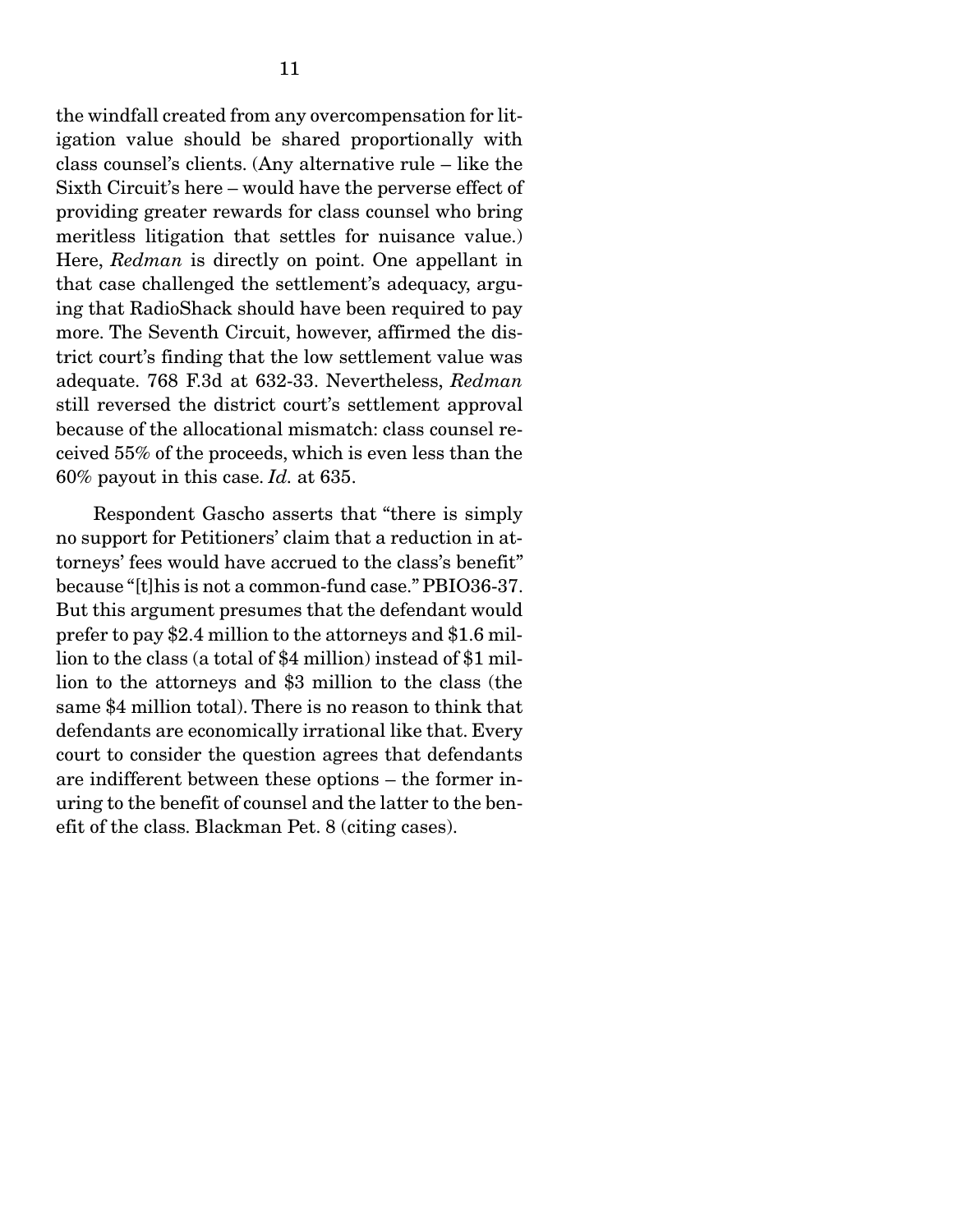For obvious reasons, Respondents cannot acknowledge that class counsel in fact breached its fiduciary duty to the class by setting up a kicker structure instead of a common fund. Yet, their decision to do just this resulted in a smaller fraction of the settlement proceeds going to the class, which now had weaker protection from an abusive attorney fee. To say that the lack of a common fund excuses this unfair result is *chutzpah* of the sort in the legendary tale of the man who murders his parents and then asks a court for mercy because he is an orphan. *See* Alex Kozinski and Eugene Volokh, *Lawsuit, Shmawsuit*, 103 YALE L.J. 463 (1993). It is *because* of Respondents' decision to use a segregated reversionary fund instead of a common fund, that the disproportionate fee is especially unfair. *Cf. In re Bluetooth Headset Prod. Liab. Litig.*, 654 F.3d 935, 947-49 (9th Cir. 2011).

 Finally, Respondents assert that there is no empirical evidence to suggest that courts are permitting excessive attorneys' fees. PBIO38. But this gap simply reflects the fact that so many district courts simply refuse to inquire into *actual* recovery amounts. Blackman Pet. 31-32 and n.1. Unsurprisingly, plaintiffs' attorneys and defendants keep settlement structures opaque when they hide how little benefit class members in fact receive. As a result, scarce data is available for academics to study this question. Mayer Brown LLP, *Do Class Actions Benefit Class Members? An Empirical Analysis of Class Actions* (2013) (analyzing every federal class-action settlement in a single year and finding only six where claims-rate data was available).